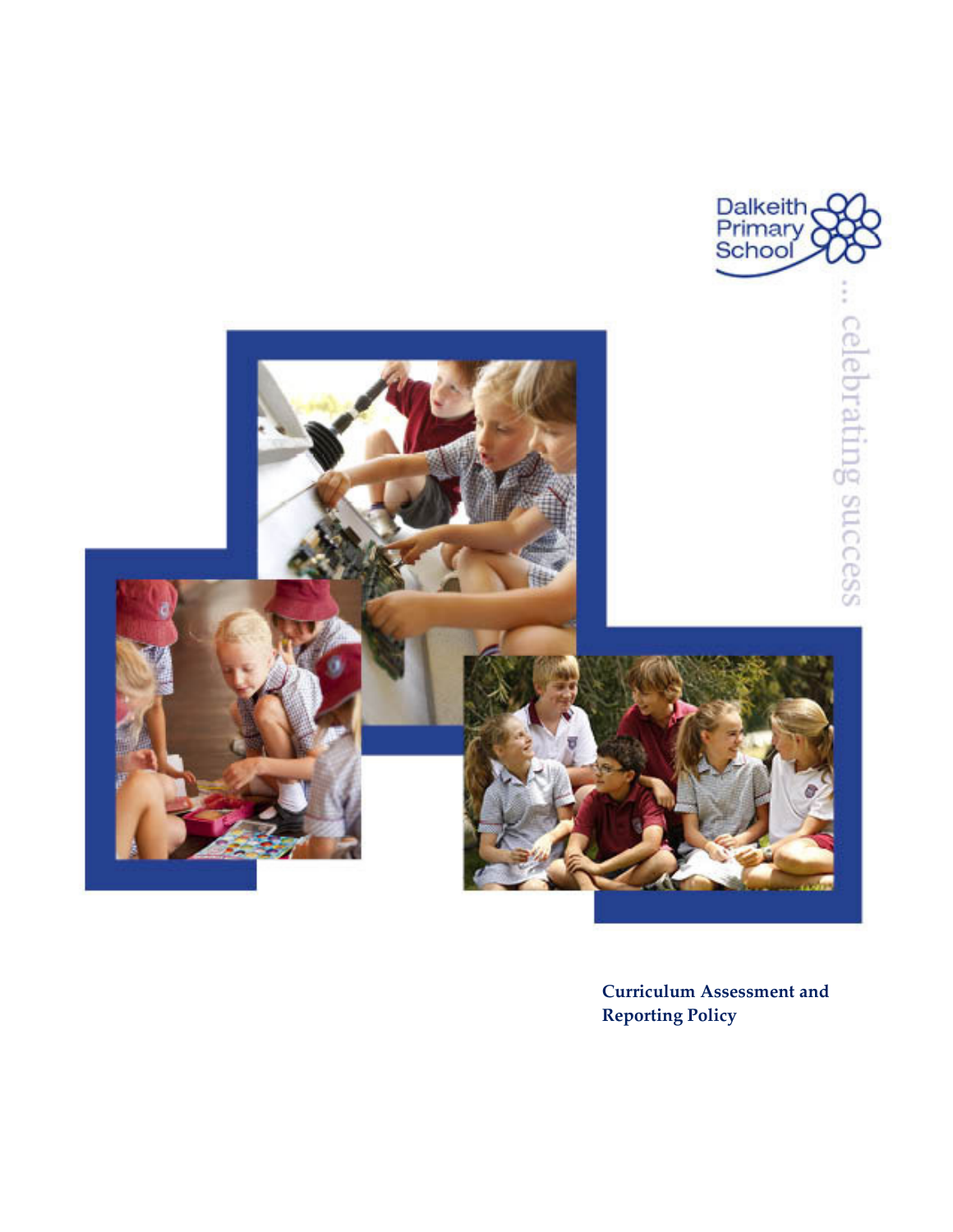## **1. POLICY STATEMENT**

At Dalkeith Primary School the Principal and teachers will;

- provide a balanced curriculum that maximises the opportunity for all students to achieve the outcomes described in the Curriculum Framework; and
- regularly monitor, evaluate and report on each student's achievement.

## **2. PROCEDURES**

### **PROVIDE A BALANCED CURRICULUM**

Dalkeith Primary School principal and teachers will, as part of the planning, provide a balanced curriculum that maximises the opportunity for all students to achieve the outcomes described in the Curriculum Framework.

Principal and teachers will:

- engage in whole-school curriculum planning to ensure there is an appropriate curriculum emphasis for each phase of schooling;
- ensure that all primary school-aged (Kindergarten to Year 7) students are provided with opportunities to receive at least fifty per cent of curriculum instruction in literacy and numeracy;
- ensure opportunities are provided to enable all students in Years 1-7 to participate in a minimum of two hours of physical activity each week, during the school day as part of student learning programs;
- plan for improvement of individual student achievement by applying the principles of the Curriculum Framework; and
- plan for the implementation of the Australian Curriculum in mathematics, science, history and English.

### **REGULARLY MONITOR, EVALUATE AND REPORT ON EACH STUDENT'SACHIEVEMENT**

Dalkeith Primary School principal and teachers will, as part of the planning, undertake to have and make known to the school community, an assessment and reporting policy that is based on the principles of the Curriculum Framework.

This policy will specify how the principal and teachers will:

- provide individual students with feedback on their performance;
- engage in ongoing communication with parents about student achievement and progress;
- make judgements of student achievement in relation to expected standards;
- administer prescribed system assessments;
- use student performance information to plan future learning programs;
- use the Department of Education's reporting templates to issue a report to parents for each student in Years 1-7 at the end of each semester; and
- distribute to parents the prescribed system assessment reports.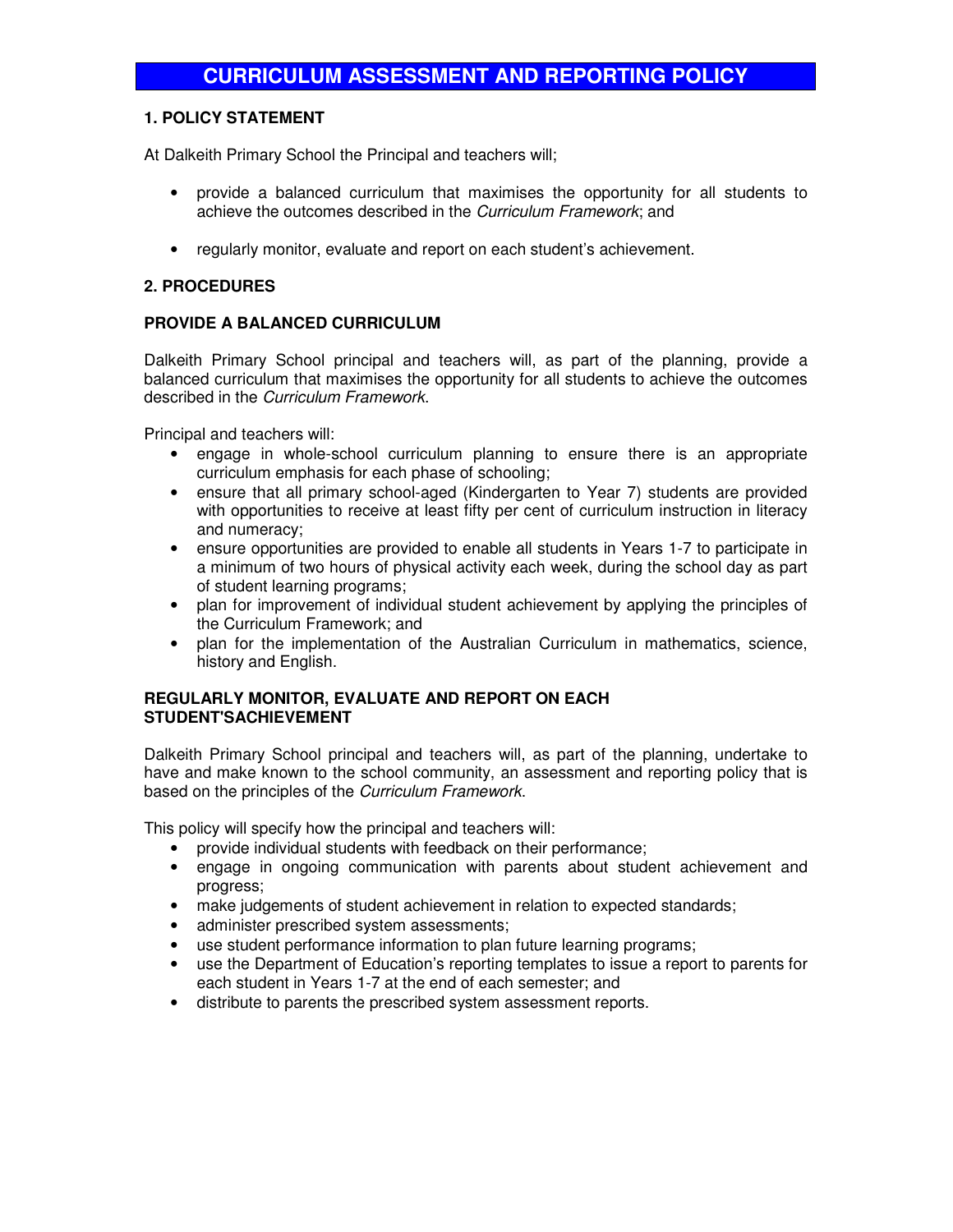# **APPENDIX ONE**

Dalkeith PS Reporting Schedule Term One Class Information meetings Issue On-entry Reports to parents of PP/year 1<br>Term Two Years 1-7 semester one summative report Years 1-7 semester one summative report Pre-primary and Kindergarten written report and work sample portfolio K-7 Parent/Teacher interviews Term Three Issue NAPLAN reports to parents of years 3/5/7 Term Four Years 1-7 semester one summative report Pre-primary and Kindergarten written report and work sample portfolio

### **APPENDIX TWO PRINCIPLES OF ASSESSMENT**

Effective assessment practices involve a range of measures and provide students with opportunities to display their knowledge, skills, understanding and attitudes. They should include authentic tasks that reflect real work situations and assess performance in an integrated way. These practices are underpinned by the Principles of Teaching, Learning and Assessment articulated in the Curriculum Framework (1998).

Assessment is valid, educative, explicit, fair and comprehensive. At DPS, staff will involve students in assessment to progress improvement by;

- understanding the purpose
- describing expectations
- giving feedback
- giving advice
- planning what needs to be done next and identifying who can assist

Assessment at DPS will be evidenced by;

- high quality interactions
- sharing criteria
- students directing in their own learning
- providing timely feedback
- goal setting
- reflection
- self and peer assessment

### **APPENDIX THREE DALKEITH ASSESSMENT FRAMEWORK**

#### **Provide students with feedback on their performance**

- Structure feedback on Hattie's Visible Learning model (task, process, self, self regulation)
- Use diary; individual comment and sticker/signature weekly
- Verbal feedback, positive and constructive
- Written feedback and targeted comments on work
- Virtues awards and merit certificates
- Rubrics
- Checklists
- Student meetings
- Display work
- **Newsletter**